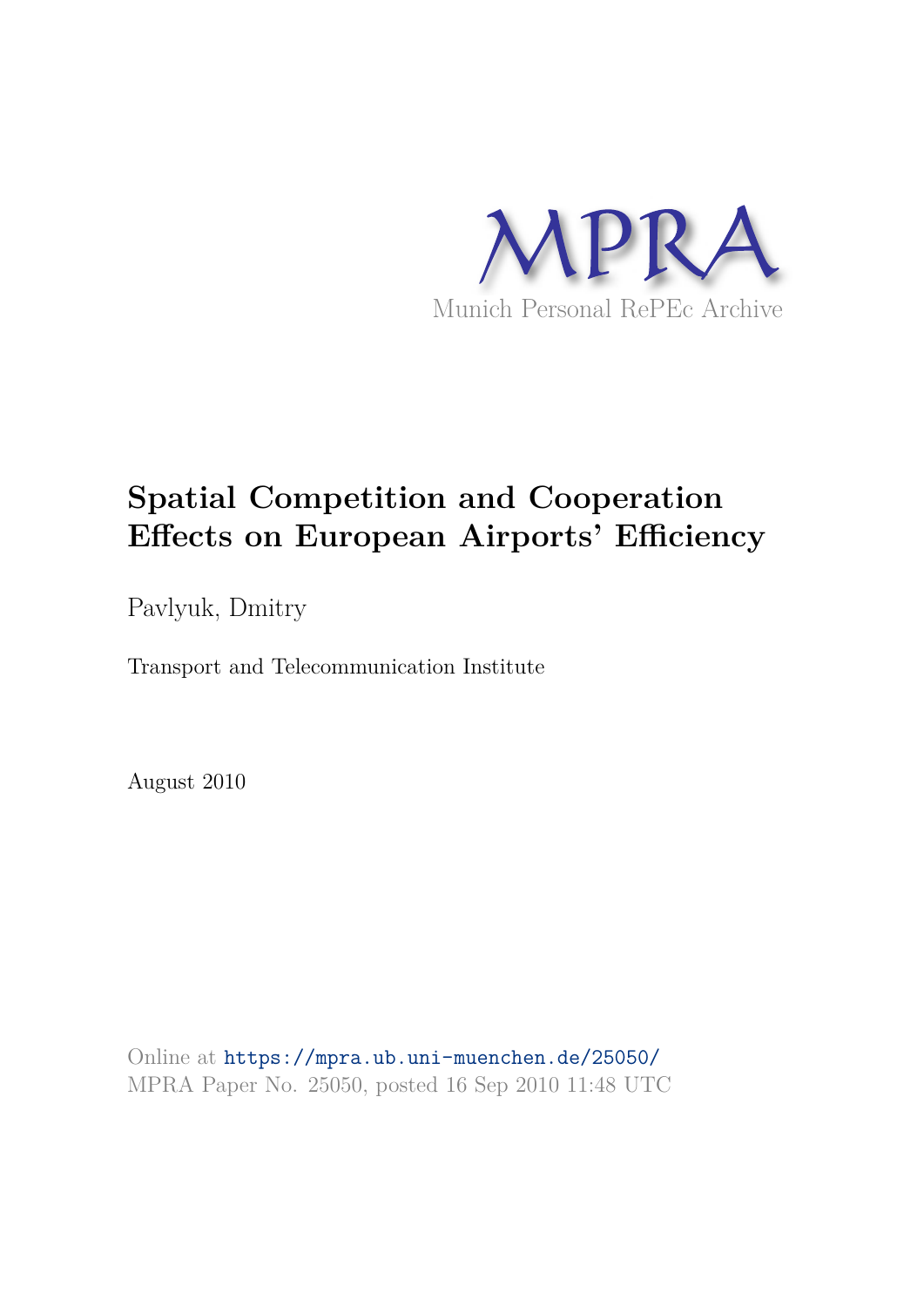## **Spatial Competition and Cooperation Effects on European Airports' Efficiency**

### *Pavlyuk Dmitry*

*Candidate of Economic Science, Transport and Telecommunication Institute Lomonosova 1, Riga, LV-1019, Latvia Phone: (+371)29958338. Email: Dmitry.Pavlyuk@tsi.lv*

#### **ABSTRACT**

This paper is devoted to statistical analysis of spatial competition and cooperation between European airports. We propose a new multi-tier modification of spatial models, which allow estimating of spatial influence varying with the distance. Competition and cooperation effects don't diminish steadily with moving from a given airport, their structure is more complex. The suggested model is based on a set of distance tiers, with different possible effects inside each tier.

We apply the proposed modification to the standard spatial stochastic frontier model and use it to estimation of competition and cooperation effects for European airport and airport's efficiency levels. We identify three tiers of spatial influence with different completion-cooperation ratio in each one. In the first, closest to an airport, tier we note significant advantage of cooperation effects over competition ones. In the second, more distant, tier we discover the opposite situation – significant advantage of completion effects. The last tier's airports doesn't influence significantly.

In this paper we also consider some other possible applications of the proposed spatial multi-tier model.

Keywords: spatial stochastic frontier, airport efficiency, competition, cooperation

#### **Introduction**

During last few years popular "competition vs. cooperation" debates touch upon the airports sphere [1]. Before the crisis competition as the first and often the only discussion aspect was considered, but when airports met additional difficulties related with overall falling of passenger traffic, cooperation became more and more important and attracted researchers' attention.

Airport competition area is wide and various. It includes competition for passengers and for local resources between adjacent airports in overlapping of their catchment areas, competition for airlines to serve, competition between airport groups (formal or informal), and others. This research is oriented to analysis of spatial competition for passengers between adjacent airports. The situation when more than one airport serves the population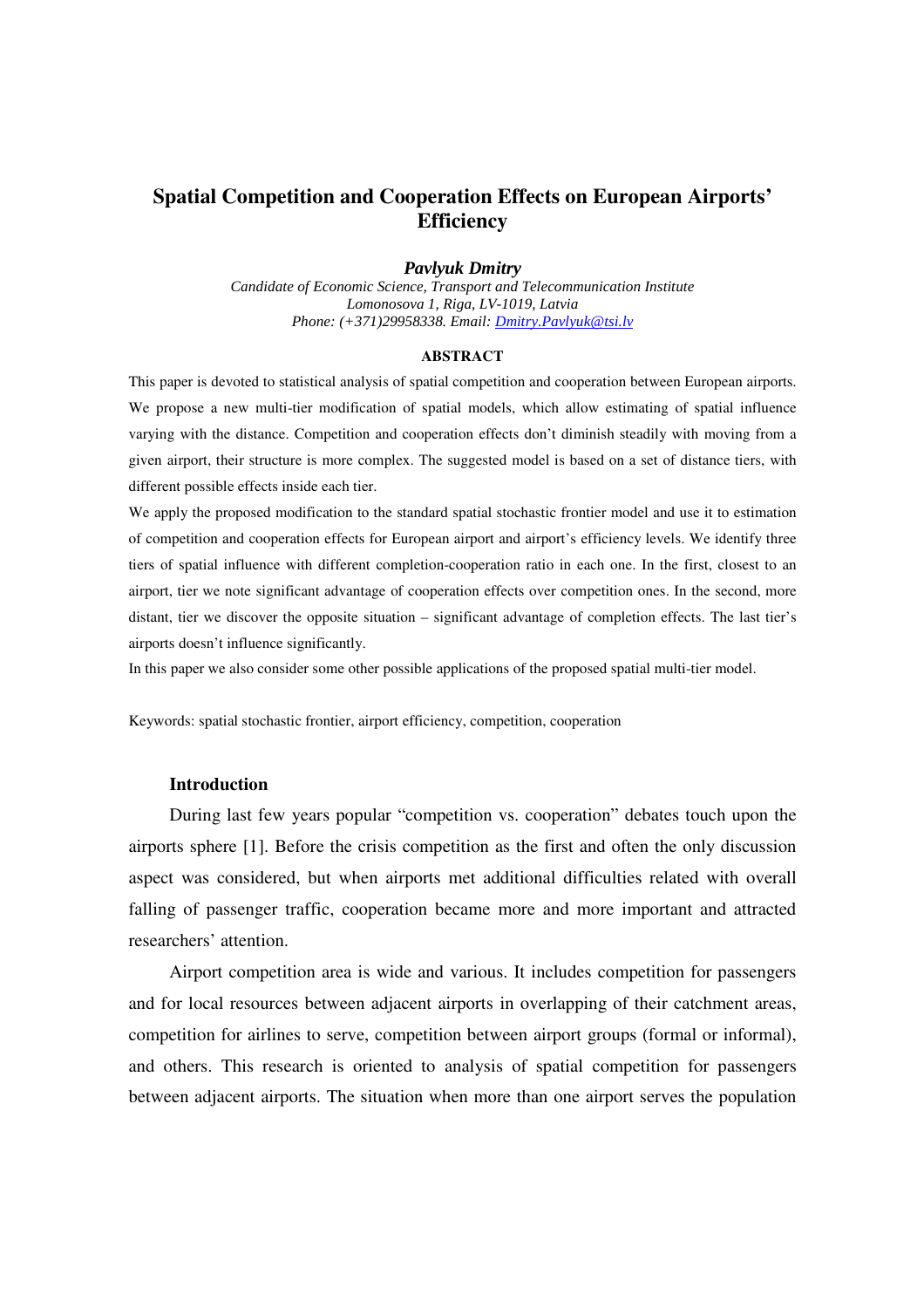is usual in Europe. It emerges as in major urban areas (London, Paris, etc) as in peripheral areas which have no airports in nearest surroundings. When some alternative airports are available for the population, competition effects appears [2].

In many cases when airports have overlapping catchment areas, cooperation effects are also occurred [3]. These effects can have different forms – formal or not. Firstly, airports operating in the same areas, can be joined to different types of alliances or even have the same owners (Heathrow and Gatwick, or Charles de Gaulle and Orly). Another very popular type of cooperation is "main airport plus satellites". Main airport serves a significant part of passenger traffic (usually international), where satellites serve special groups of customers (for example, domestic passengers or low-cost airlines). Finally, cooperation effects can appear without any formal or informal agreements between airports, but just because of their operations. Often if an airport successfully operates in a particular area, it promotes overall region development - more businesses, more tourists, better infrastructure, better transport network. As a result, adjacent airports obtain additional utility, and cooperation effects are rising.

It is obvious that both competition and cooperation effects are in place for every airports' activity area, but many researches are oriented on analysis of one aspect only (usually competition). In this research we try to both aspects simultaneously. Note that the task to separate competition and cooperation effects completely looks very difficult (if even possible), so we estimate aggregative effects on an airport and observe them for different distances from it.

The modern approach to analysis of dependences between adjacent economic units is spatial econometrics [4]. Spatial models utilise information about units' geographical locations and distances between them to estimate interacting effects. Famous Tobler's Law says "everything is related to everything else, but near things are more related than distant things", and this statement is the base for spatial models.

Usually spatial models are constructed to capture and estimate only one spatial effect (for example, competition between adjacent airports). But we believe that spatial effects are not so straightforward, and it's possible that effects of neighbours located in immediate vicinity and effects of remote neighbours are completely different, even differently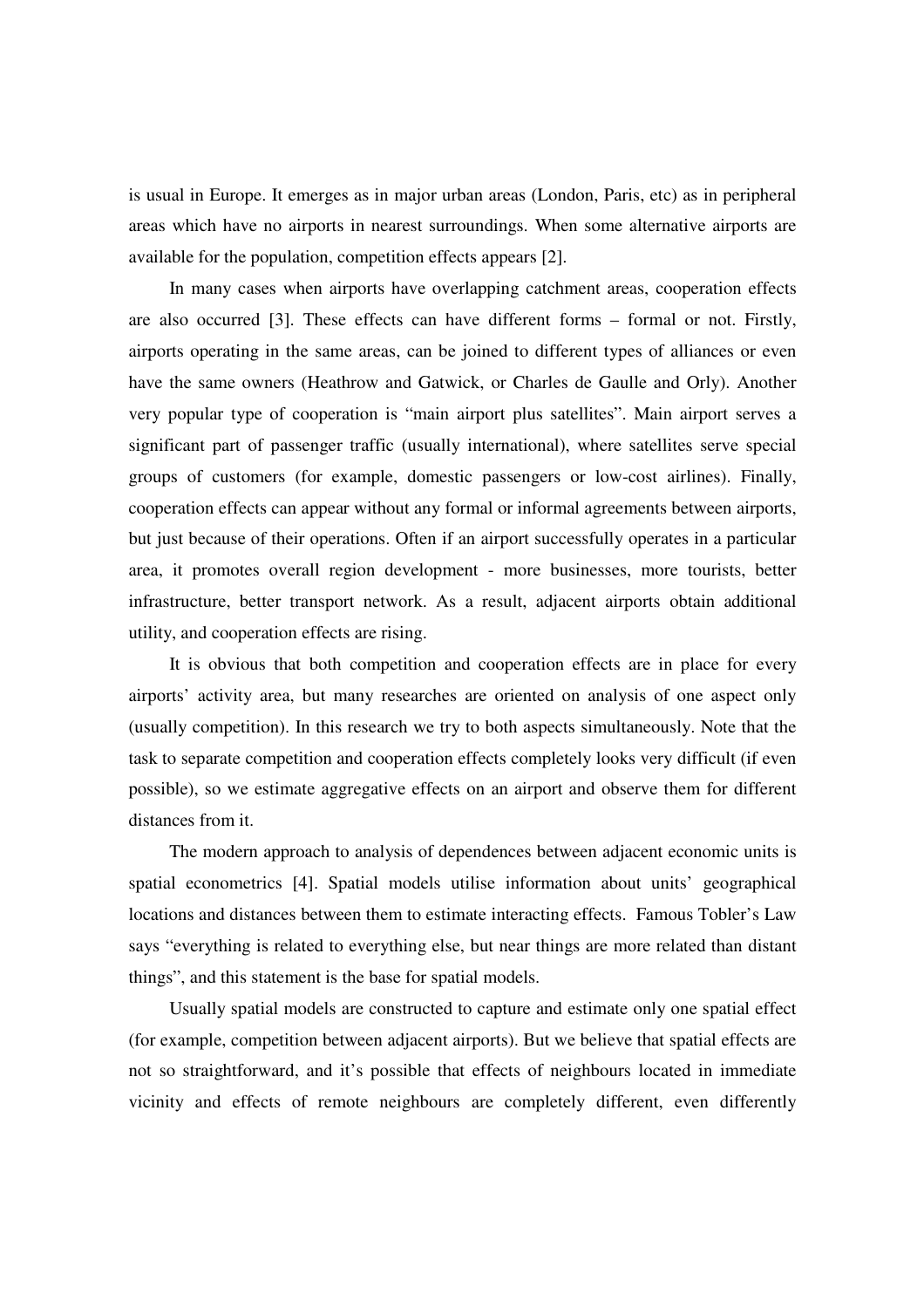directed. In this research we introduce a modification of spatial models (called *multi-tier*) and apply it to the European airports data set.

#### **Spatial multi-tier autoregressive stochastic frontier model**

Stochastic frontier model is usually presented as [5]:

$$
y = f(x, \beta) + \varepsilon,
$$
  
\n
$$
\varepsilon = v - u,
$$
  
\n
$$
v \sim N(0, \sigma_v^2), u \ge 0,
$$

Model specification considers economic units as producers of an output *y* which use resources *x*, but acting with some level of inefficiency *u*.

Usually ([6], [7]) the distance is included into spatial models in form of a contiguity matrix *W*, which components  $w_{ij}$  contain distances between objects *i* and *j*. Obviously when we speak about interrelation in cross-sectional data, we should exclude the absolute selfdependence from the matrix *W*, so  $w_{ii} = 0$ . In some cases we need to consider the influence of neighbour objects only (for example, of airports located within 300 km). For these purposes the contiguity matrix can be limited with a pre-defined distance and all other matrix components are replaced with 0 values.

The spatial interrelation is possible between all components of the stochastic frontier model, including the output *y*. We include the spatial dependence of the output into the specification and the resulting model will be autoregressive.

In the general case spatial data structure can have influence on three model's components:

- the efficiency frontier  $f(X,\beta)$ ;
- the inefficiency term *u* as a distribution parameter;
- dispersion of the inefficiency term *u* (heteroscedasticity).

Finally the general spatial autoregressive stochastic frontier model with Cobb-Douglass functional form of the frontier and truncated normal distribution of the inefficiency component can be specified as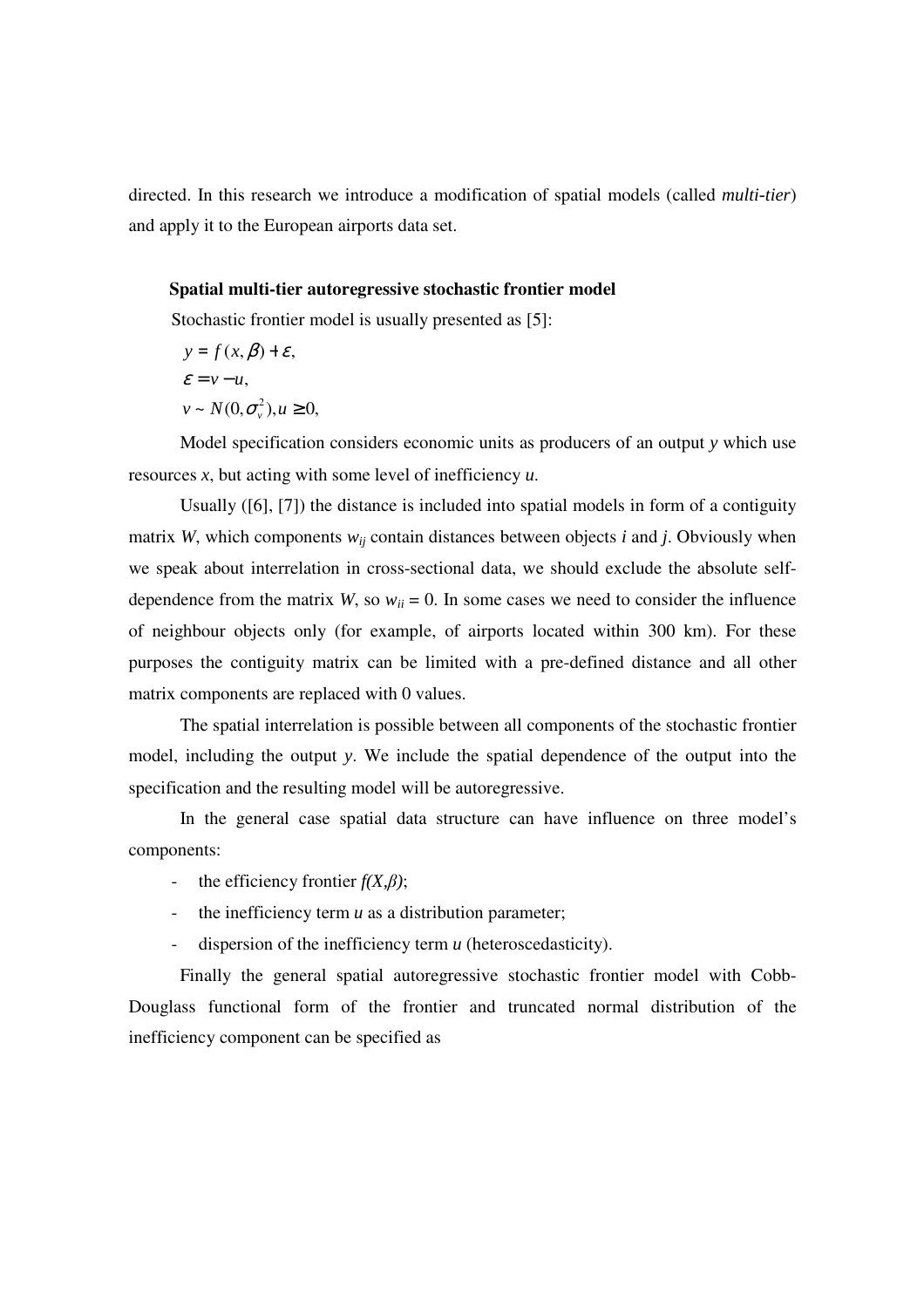$$
\ln(y) = \rho \ln(W_1 y) + \beta \ln(X) + \nu - u,
$$
  
 
$$
u \sim N^+ (\lambda W_2 y, W_3 \sigma_u^2),
$$
  
 
$$
v \sim N(0, \sigma_v^2)
$$

Contiguity matrixes  $W_1$ ,  $W_2$ , and  $W_3$  show spatial dependences in the efficiency frontier, inefficiencies and inefficiency dispersions respectively. Model specification doesn't force matrixes to be the same, and the spatial structure can be different for all three components. Definition of the matrix W is critically important for the model specification. There are a set of different ways to define  $it[8]$  – on the base of geographical distance, travel time, or travel cost.

The main problem we note in the standard model specification is unidirectional dependence on spatial components. The  $\rho$  coefficient shows the dependence between the output of a given unit and outputs of its neighbour units, and only one conclusion (positive/negative influence or no influence) is possible.

Tobler's law says that neighbour objects influence on another, but it doesn't mean that the influence is the same (and even has the same direction). It is possible that objects, located just around a unit, influence in one direction, and object located in 1 km influence in another direction.

Let image a shopping centre with a set of shops, some of which are operating on the same market (shops of clothes, for example) and obviously are competitors. But since these shops are located at the same shopping centre, cooperation between them (open or hidden) is also possible. If one of shops run an advertisement campaign and attract new customers to the shopping centre – other competitors capture positive effects from this. So we can speak about the cooperation effects in this situation.

Now let consider a new shopping centre located near to the first one. Customers, who visited the second shopping centre, buy necessary clothes there and rarely visit the first centre. In this case we can observe high level of competition and low level of cooperation.

Finally let consider a town where a lot of shopping centres and many shopping tourists from all over the world visit this town for clothes. In this situation we also can note possible cooperation effects.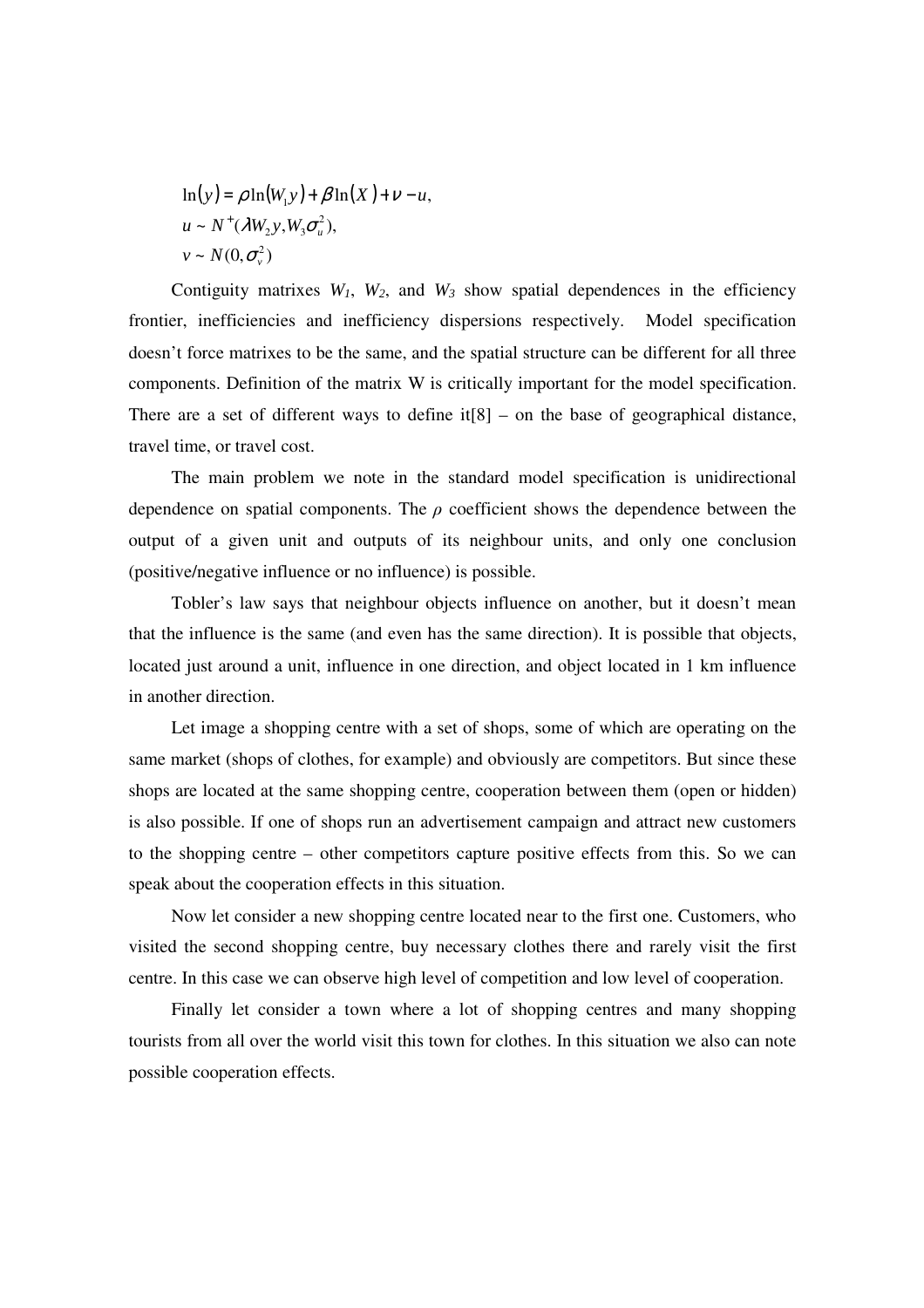The similar situation can be observed with airports. Airports which located near to each other can cooperate efficiently due to some reasons:

- 1. An airport contributes to overall development of a region businesses, tourists, and infrastructure. All these factors have positive influence on neighbour airports.
- 2. An airport creates a culture of airlines usage and forms passengers' habits. If a person got accustomed to use airlines for his business and recreational travels, he has higher chances to use neighbour airports.
- 3. Airport can use the same infrastructure objects and other resources (R&D, for example)

But starting from some distance cooperation effects become weaker, but completion effects can surpass them. For example, development of airports in the neighbour region can lead to moving resources to this region; it's strengthening, and, therefore, enlarging of a competition pressure level. We can speak about competition between regions in this case and airports will be under the competition pressure in this case without any positive cooperation effects.

So influence of neighbour enterprises can differ depending on the distance to them. Mathematically speaking, we have a non-linear influence, and if we will try to approximate this influence with a line – we can receive insignificant or even wrong results. We suggest a modification for spatial models to prevent these problems. Instead of using one contiguity matrix which covers all the area around the point, we can construct a set of matrixes, each cover a ring around the point. For example, the first ring (first tier) includes all objects within 2 km around the point, the second – from 2 to 4 km around, and so on (see Figure 1).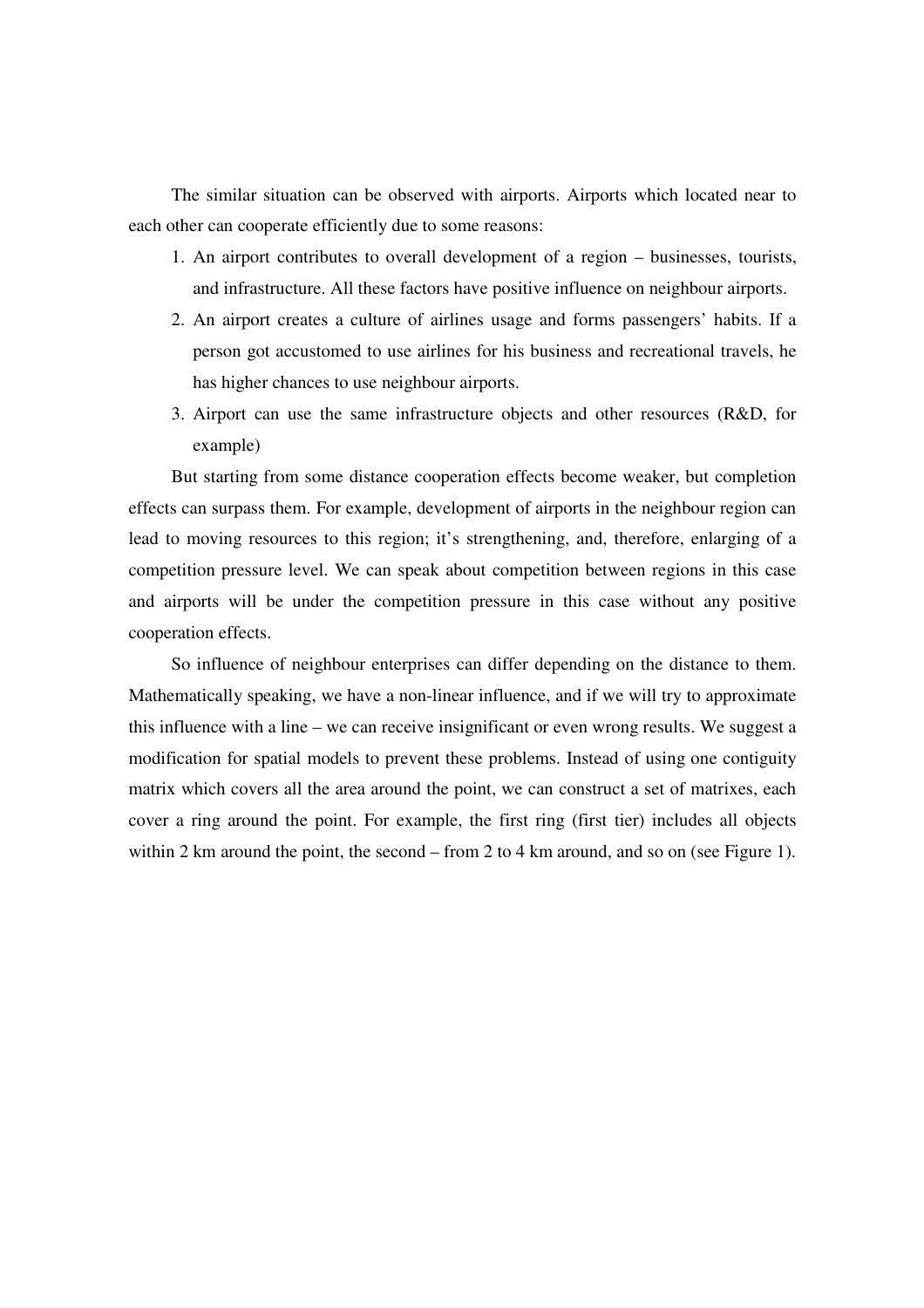

*Figure 1*. Airport's tiers of spatial dependence

The specification of the suggested spatial multi-tier autoregressive model is (discrete case):

$$
y = \sum_{tier=1}^{k} \rho_{tier} W_{tier} y + \beta X + \varepsilon
$$

where

- *Wtier* are contiguity matrixes, which contain real distances to objects within the tier and 0 for all object outside the tier;

- ρ*tier* are coefficients, which show the influence of the neighbours of this tier.

A respective spatial specification of the stochastic frontier model:

$$
\ln(y) = \sum_{\text{tier}=1}^{k} \rho_{\text{rier}} \ln(W_{\text{tier}} y) + \beta \ln(X) + \nu - u,
$$
  

$$
u \sim N^+(\mu, W\sigma_u^2), v \sim N(0, \sigma_v^2)
$$

#### **Data**

In this research authors use the same dataset as in the previous study [2], new spatial components are calculated on the base of existing data. The data set includes characteristics of European airports' activities from 2003 to 2007.

There are three main data sources used:

1. The Eurostat (the Statistical Office of the European Communities) database is a source of information about airport activities. The information about each airport includes a number of passengers carried (excluding direct transit passengers), a number of direct flights by destination country, a number of employees of airports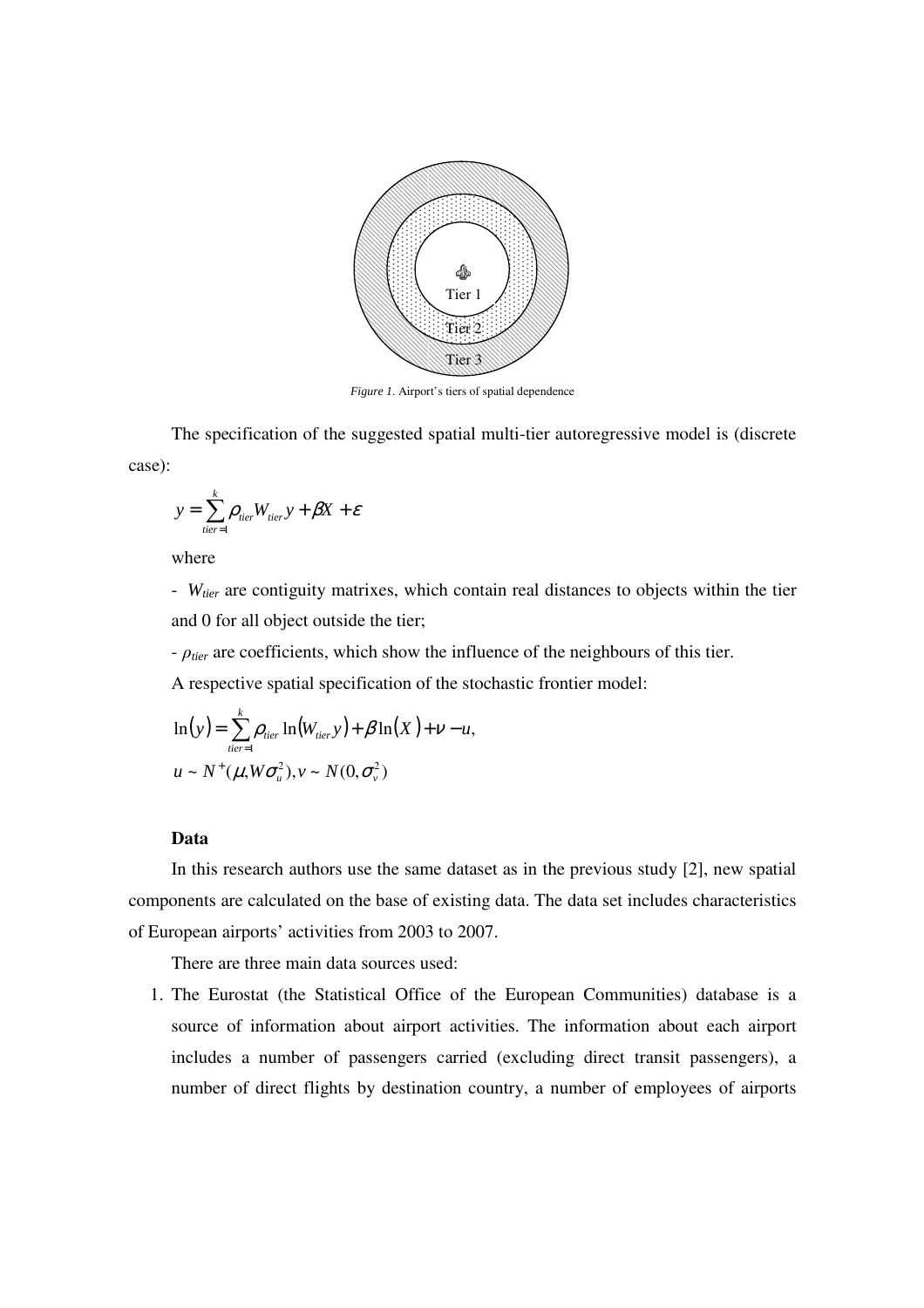(directly hired), and airports' infrastructure (check-in facilities, gates, runways, and parking spaces)

- 2. The Atlas of Airports from the Ruimtelijk Planbureau, Netherlands, to supplement the Eurostat database.
- 3. Digital Aeronautical Flight Information File (DAFIF) database and Google Earth as sources of European airports geographical coordinates. The detailed information about parameters used is presented in [2].

#### **Empirical Results**

Following [] we consider an airport as an economic unit which uses its resources to carry passengers (*PassengersCarried*). Airport's resources include runways (*RunwaysNumber*), parking spaces (*ParkingSpaces*) and employees (Employees). In this research this basic set of resources was supplemented with spatial components.

The first empirical problem for spatial model specification is a principle of contiguity matrix selection. We investigated some approaches to matrix construction (distance, travel time, and cost based) and chose the simplest (from the calculation point of view) approach – distance based. We assume that this way can be appropriate, because there are no direct trips between airports in usual situation. Two airports can be considered as neighbour if they service the same area (there catchment areas are intercepted). In this approach there is no significant difference in distance between airports if they have a high-speed/low-cost road/railways between themselves or not. A distance between two points on a sphere (the Earth) correctly calculated using the great-circle distance formula.

At the first stage of the research we formulated the general model and calculated a set of contiguity matrixes for circle with different radiuses around the airport. 10 standard spatial models were constructed starting from a model with 220 km radius of spatial dependence (Model SPAT2) to a model with 1210 km radius (Model SPAT11), with step in 110 km (1 in Euclidean distance  $\approx$  110 km in great-circle distance). Estimation results for Model SPAT4 (440 km) and Model SPAT 10 (1100 km) are presented in the Table 1.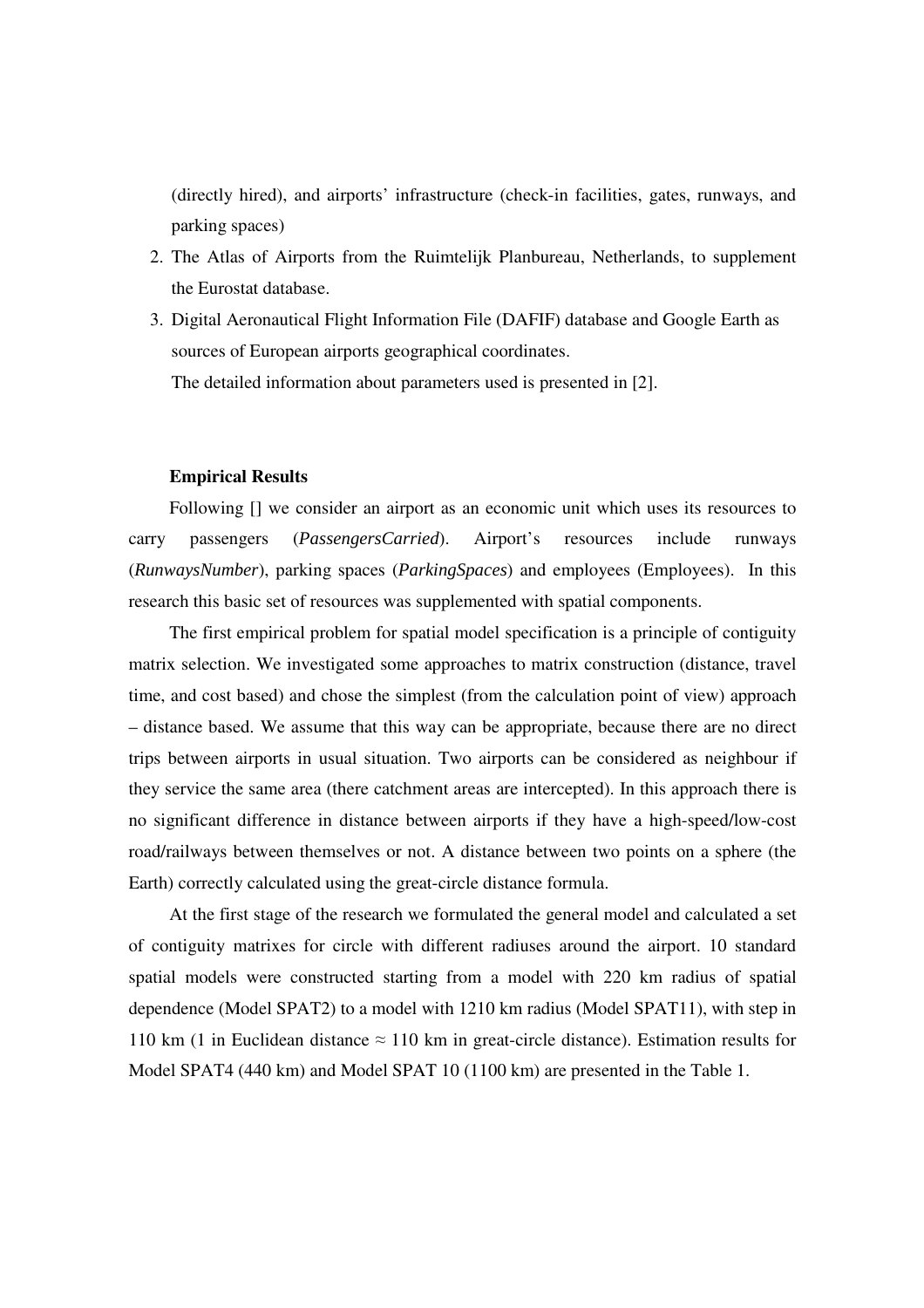|                           | <b>Model SPAT4</b> |                |            | <b>Model SPAT10</b> |                |           |  |
|---------------------------|--------------------|----------------|------------|---------------------|----------------|-----------|--|
|                           | Coefficient        | $\overline{z}$ | $p$ -value | Coefficient         | $\overline{z}$ | $p-value$ |  |
| Dependent variable        |                    |                |            |                     |                |           |  |
| Ln(PassengersCarried)     |                    |                |            |                     |                |           |  |
| Frontier                  |                    |                |            |                     |                |           |  |
| Ln(ParkingSpaces)         | 0.095              | 3.850          | 0.000      | 0.102               | 3.490          | 0.000     |  |
| Ln(RunwaysNumber)         | 1.205              | 12.910         | 0.000      | 1.152               | 12.120         | 0.000     |  |
| Ln(Employees)             | 0.299              | 7.670          | 0.000      | 0.353               | 8.030          | 0.000     |  |
| Ln(W· PassengersCarried), |                    |                |            |                     |                |           |  |
| $\rho$                    | 0.030              | 2.640          | 0.008      | $-0.155$            | $-2.010$       | 0.045     |  |
| Constant                  | 12.119             | 39.070         | 0.000      | 15.587              | 10.620         | 0.000     |  |
| Inefficiency              |                    |                |            |                     |                |           |  |
| Ln(W·PassengersCarried),  |                    |                |            |                     |                |           |  |
| λ                         | 0.308              | 0.560          | 0.577      | $-0.205$            | $-1.770$       | 0.077     |  |
| Constant                  | $-7.996$           | $-0.520$       | 0.606      | 4.518               | 2.120          | 0.034     |  |
| <b>Statistics</b>         |                    |                |            |                     |                |           |  |
| γ                         | 0.833              |                |            | 0.681               |                |           |  |
| Log likelihood            | $-252.135$         |                |            | $-253.337$          |                |           |  |

**Table 1.** Model SPAT4 (440 km) and Model SPAT 10 (1100 km) estimation results

General conclusions were the same for all 10 models:

- 1. All basic resources (runways, parking spaces, and employees) have positive significant coefficient estimates, which match our expectations
- 2. Stochastic frontier models are significantly better than simple OLS estimate (γstatistic values are close to 1) and a significant level of inefficiency present in data
- 3. Influence of the spatial components is not stable over the models; frontier and inefficiency coefficients change significance and even a direction.

We don't pay significant attention to overall model analysis in this paper and concentrate on the analysis of spatial components. Estimates of frontier  $(\rho)$  and inefficiency (λ) coefficients for all 10 models are presented in the Table 2 and on the Figure 2.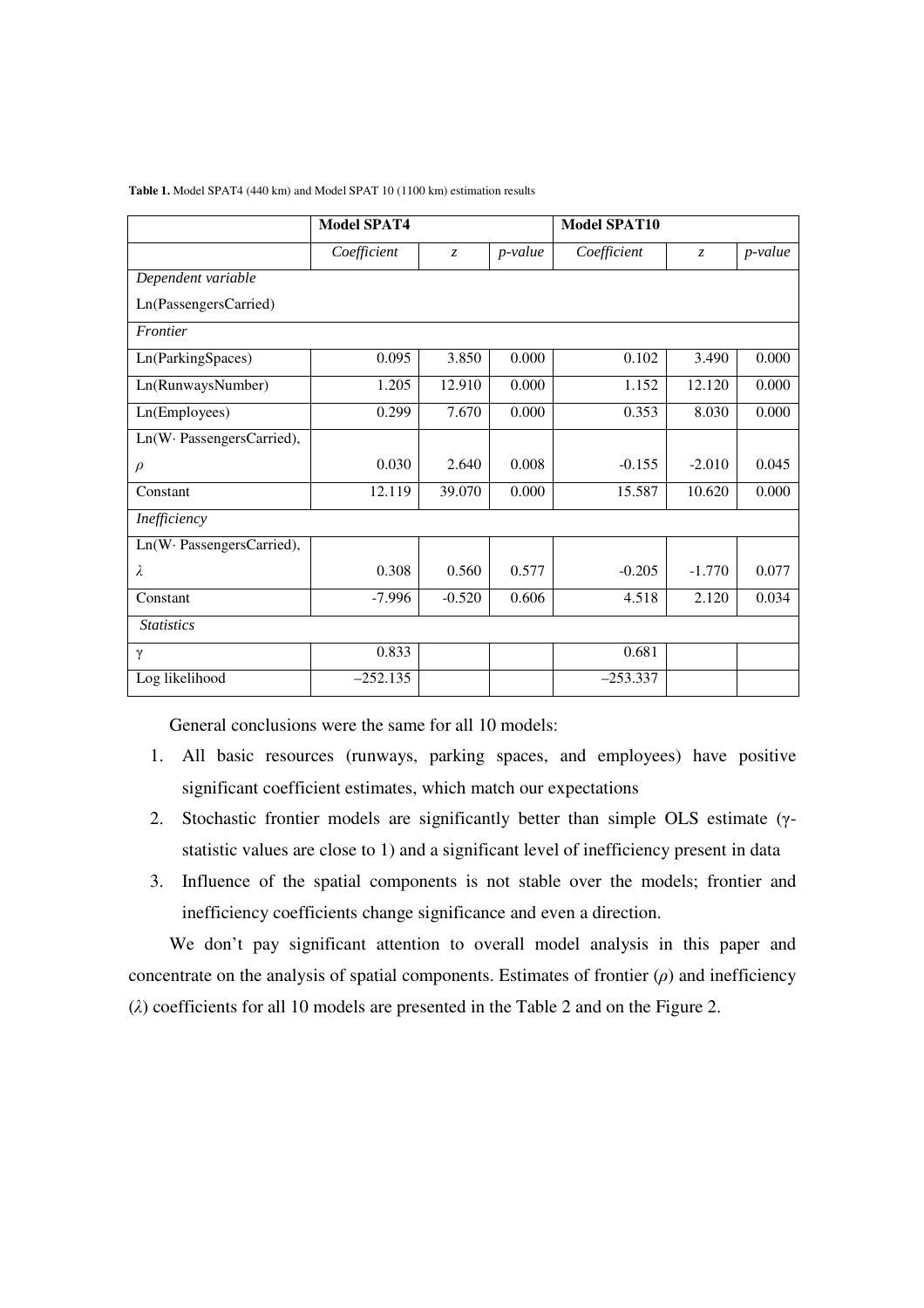| <b>Model</b>       |                      | Frontier component, $\rho$ |         |                 | Inefficiency component, $\lambda$ |         |                 |
|--------------------|----------------------|----------------------------|---------|-----------------|-----------------------------------|---------|-----------------|
|                    | Approx. distance, km | $\rho$                     | Z.      | <i>p</i> -value | λ                                 | Z.      | <i>p</i> -value |
| SPAT <sub>2</sub>  | 220                  | 0.008                      | 1.15    | 0.249           | 0.195                             | 0.53    | 0.597           |
| SPAT <sub>3</sub>  | 330                  | 0.042                      | 1.68    | 0.093           | 0.066                             | 2.3     | 0.021           |
| SPAT <sub>4</sub>  | 440                  | 0.030                      | 2.64    | 0.008           | 0.308                             | 0.56    | 0.577           |
| SPAT5              | 550                  | 0.044                      | 3.13    | 0.002           | 0.719                             | 0.77    | 0.443           |
| SPAT <sub>6</sub>  | 660                  | 0.052                      | 2.12    | 0.034           | 1.258                             | 0.38    | 0.702           |
| SPAT7              | 770                  | 0.045                      | 1.04    | 0.298           | 0.883                             | 0.53    | 0.596           |
| SPAT <sub>8</sub>  | 880                  | $-0.125$                   | $-1.55$ | 0.121           | $-0.203$                          | $-1.78$ | 0.075           |
| SPAT <sub>9</sub>  | 990                  | $-0.138$                   | $-1.78$ | 0.075           | $-0.194$                          | $-1.73$ | 0.084           |
| SPAT <sub>10</sub> | 1100                 | $-0.155$                   | $-2.01$ | 0.045           | $-0.205$                          | $-1.77$ | 0.077           |
| SPAT11             | 1210                 | $-0.164$                   | $-2.11$ | 0.035           | $-0.212$                          | $-1.85$ | 0.065           |

**Table 2.** Estimates of frontier and inefficiency coefficients for 10 standard spatial models



*Figure 2*. Dependence between frontier and inefficiency coefficients and a radius of spatial dependence

Positive values of the frontier coefficient  $\rho$  indicate that passengers carried by neighbour airports increase the "production" of a given airport, so this can be considered as a resource. This influence can be interpreted as cooperation effect and we can see that these effects are significant for Models SPAT4, SPAT5, and SPAT6 (440-660km radius).

Negative values of the frontier coefficient  $\rho$  indicate that successful operations of neighbour airports decrease the production of a given one. This can be explained as competition effects and it is noted for model SPAT10 and SPAT11 (1100+ km radius).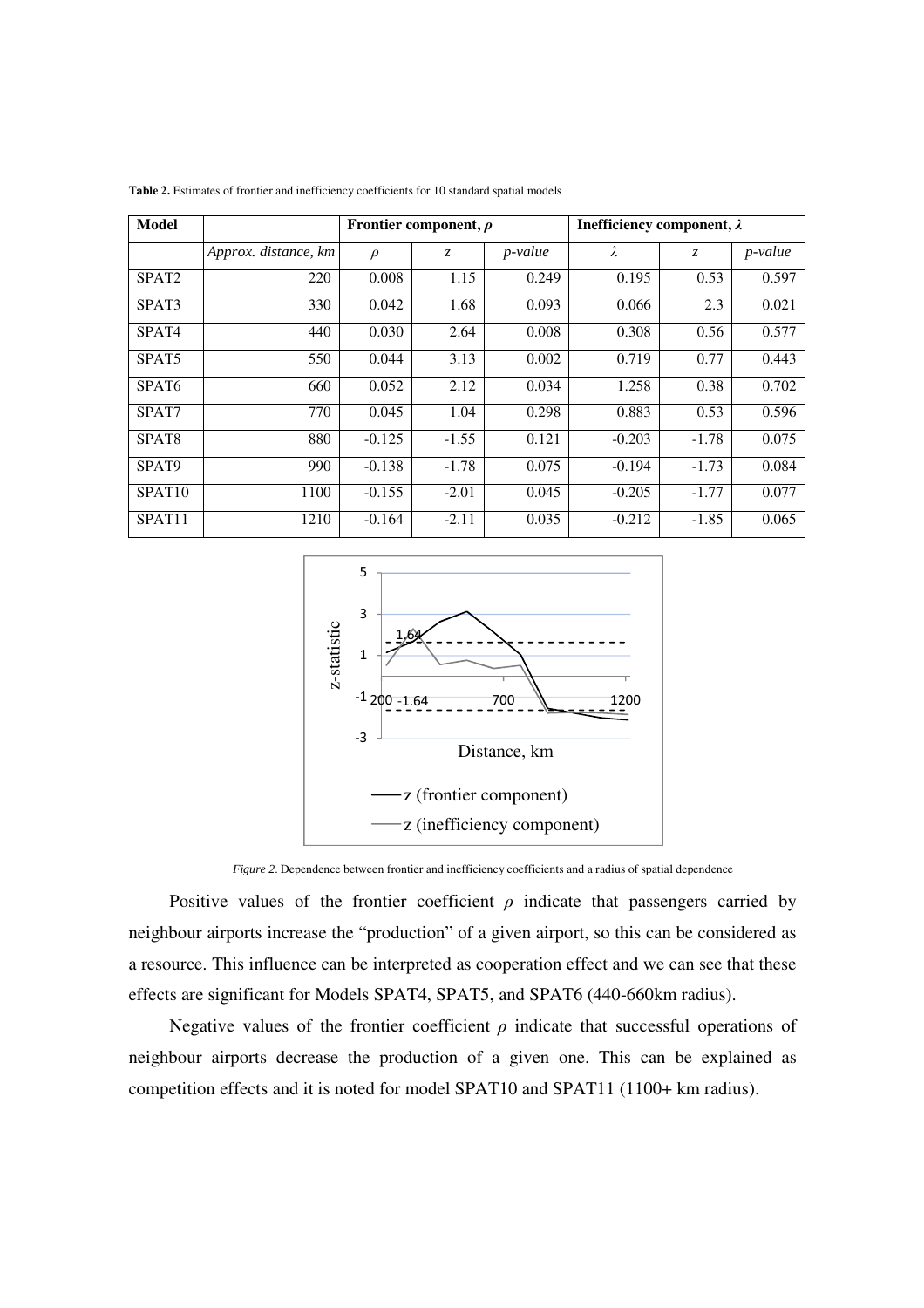Estimated values of both coefficients take on as significant positive as significant negative values, which support our hypothesis about non-stable influence of neighbour airports on a given one.

Behaviour of the inefficiency coefficient  $\lambda$  looks similar to the frontier one. For models with cooperation effects on the frontier we note positive (significant or near) influence of the spatial component on the inefficiency (increasing), and for models with competition effects – negative influence (decreasing inefficiency). So competition leads to more efficient operations of airports, which agrees with economic theory.

Note that the spatial components of estimated models are nested, because greater circles of spatial dependence contain smaller ones. For example, influence of the spatial component in Model SPAT6 (660 km) includes the influence of the Model SPAT5 (550 km) spatial component and adds influence of airports located in the ring 550-660 km around an airport. This cumulative effect is not very convenient for analysis. For example, the positive significant value of  $\rho$  for Model SPAT6 indicates cooperation effects, but as we can see on the chart this influence supplied by airports within 550 km, and the 550-660 km tier only reduces this influence.

To avoid this inconvenience and separate influence of each tier we modified the standard spatial model and instead of one circle spatial component we included a set of spatial tiers (rings) around an airport. We noted on the chart that cooperation effects are increasing up to 550 km distance (Model SPAT5), decreasing after that until 880 km (Model SPAT8), and stabilising after this distance. So we chose three tiers:

- 1. 220-550 km
- 2. 550-880 km
- 3. 880+ km

Respective tier spatial matrixes were calculated and included into the spatial multi-tier autoregressive stochastic frontier model specification. Models estimation results are presented in the Table 3.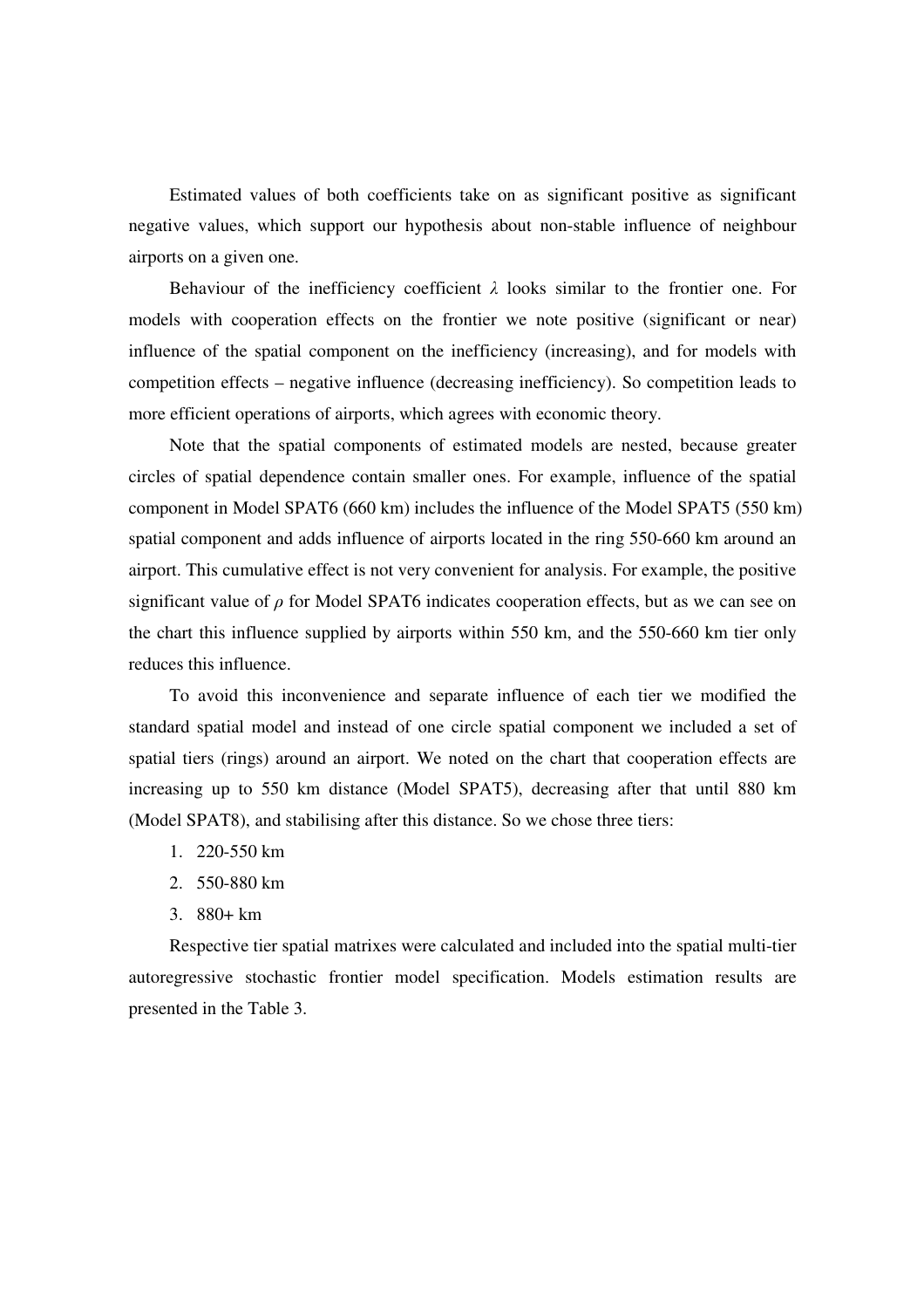**Table 3.** Spatial multi-tier autoregressive stochastic frontier model estimation results

|                                                    | Coefficient | Z.      | p-value |
|----------------------------------------------------|-------------|---------|---------|
| Dependent variable                                 |             |         |         |
| Ln(PassengersCarried)                              |             |         |         |
| Frontier                                           |             |         |         |
| Ln(ParkingSpaces)                                  | 0.103       | 4.04    | 0.000   |
| Ln(RunwaysNumber)                                  | 1.255       | 13.93   | 0.000   |
| Ln(Employees)                                      | 0.350       | 9.45    | 0.000   |
| Ln(W <sub>2-5</sub> · PassengersCarried), $\rho_1$ | 0.032       | 2.75    | 0.006   |
| Ln(W <sub>5-8</sub> · PassengersCarried), $\rho_2$ | $-0.057$    | $-4.83$ | 0.000   |
| $Ln(W_{8+}$ Passengers Carried), $\rho_3$          | 0.010       | 1.21    | 0.227   |
| Constant                                           | 12.386      | 36.20   | 0.000   |
| <b>Statistics</b>                                  |             |         |         |
| $\gamma$                                           | 0.936       |         |         |
| Log likelihood                                     | $-239.733$  |         |         |

Most interesting (in terms of model's specification) values are marked in the table with bold.

Estimated influence of the number of passenger carried by neighbour airports is significantly positive within 220-550 km distance. We can make a conclusion about significant cooperation effects between airports located in one region.

Influence of airports located in the 550-880 km tier is significantly negative, so competition effects for these airports are significantly higher than cooperation effects.

Finally, there is no significant dependence from airports operating at 880 km and further from an airport, so cooperation and competition effects are absent or compensate each other.

Possible pattern of cooperation-competition effect power is presented in the Figure 3.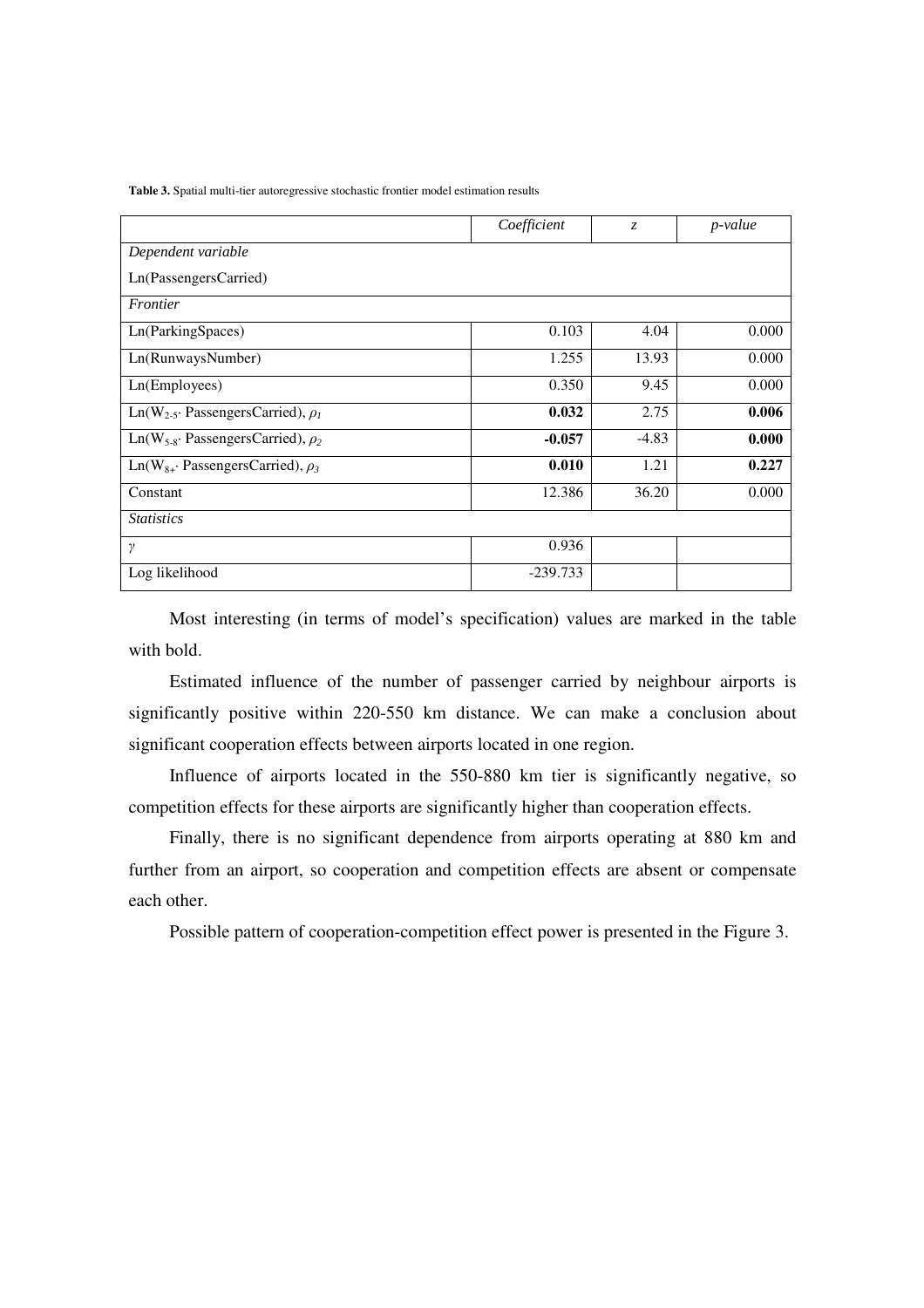

*Figure 3*. Possible pattern of competition-cooperation effects

According to the sketch cooperation effects are stronger just around an airport, but diminish much faster than effects of competition. This pattern exactly matches the observable behaviour – significant cooperation influence inside the first tier, competition influence in the second one and no significant effects for longer distances.

This analysis can be very important as for airports management as for airport association and government bodies.

#### **Conclusions**

In this paper we suggest the new modification of spatial models called spatial multitier stochastic frontier models. The feature of these models is an embedded possibility to estimate changing of spatial component influence depending on the distance from a given economic units. This type of models can be useful in situations when influence of neighbour units is not unidirectional, but can vary, and this variation is related with the distance between units. We suggest including spatial components into the model for different distance borders (tiers) separately to analysis the difference of the relationship.

The proposed spatial model modification has a various area of applications. Competition vs. cooperation between economic units, positive vs. negative effects of new buildings/enterprises in a city, differently directed influence in social sciences and other applications presuppose different power and direction of influence. In cases where these differences are spatial and can be explained by the distance between units, the new model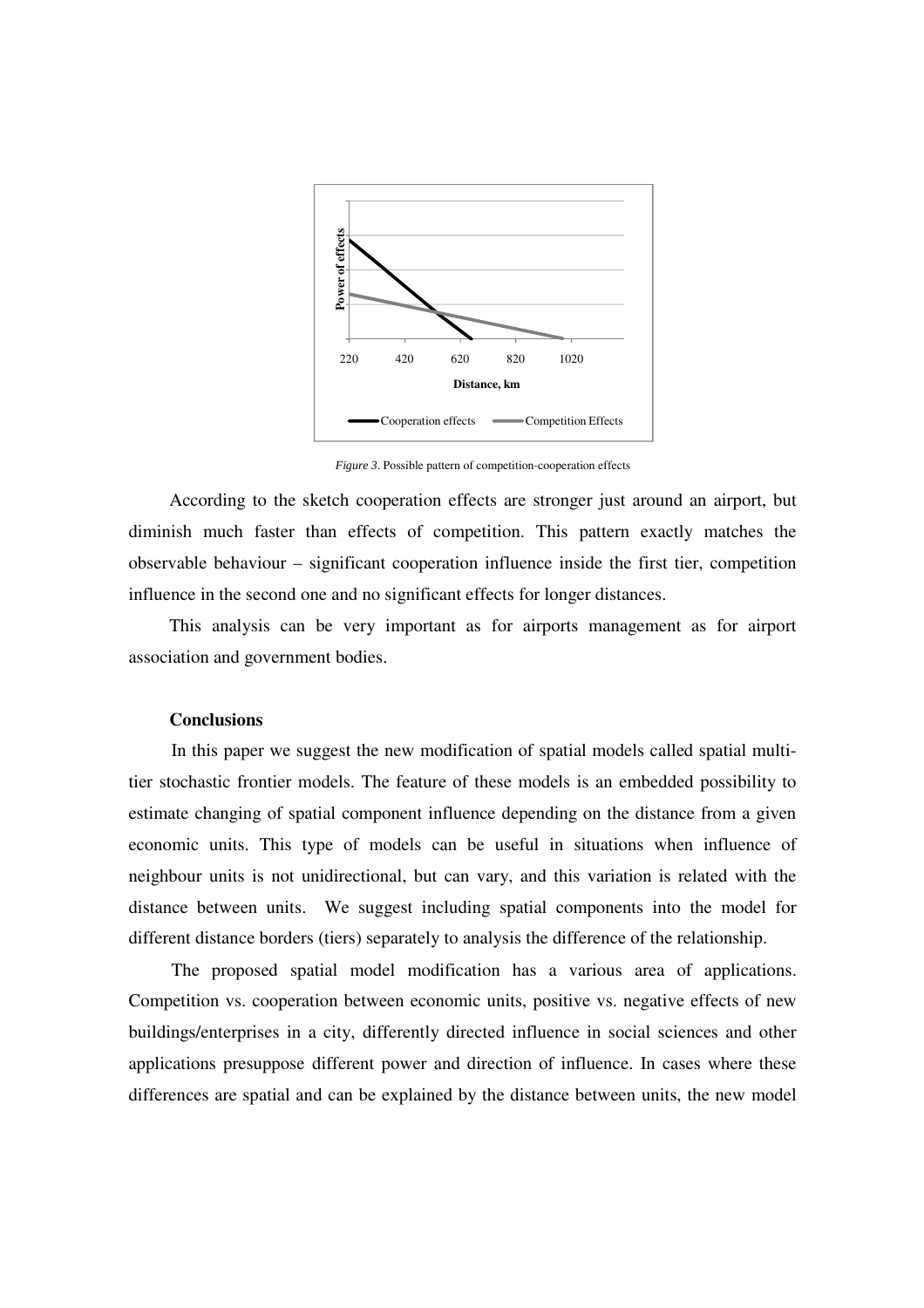specification seems to be useful. One of possible directions of further researches is development of a spatial model without discrete tiers, but with non-linear (possibly functional) dependency from spatial components.

In this research we applied the suggested model to analysis of European airports and their efficiency levels. We used the data from 2003 to 2007 year and received airport's efficiency level estimates. A conclusion about a significant level of inefficiency in airports' operation was done.

Our assumption about varying influence of neighbour airports was confirmed. Cooperation effects overweight competition effects for airports located inside the circle with 550 km. In the next tier, 550-880 km, completion effects become stronger and cooperation are weaker, and so the aggregate influence is add up to competition. Finally, for the third tier, 880 km and more, no competition or cooperation effects are noted.

#### **References**

- 1. Starkie D. *Aviation Markets: Studies in Competition and Regulatory Reform*. Farnham: Ashgate Publishing, 2008. 246 p.
- 2. Pavlyuk D. Spatial competition pressure as a factor of European airports' efficiency, *Transport and Telecommunication,* Vol. 10, No. 4, 2009, pp 8–17.
- 3. Meincke P.A. Cooperation of German Airports in Europe: Comparison of Different Types by Means of an Interdependence-Profile-Model, *The Conference Proceedings of the 2003 Air Transport Research Society World Conference*, Vol.3, 2003, 11 p.
- 4. Anselin L. *Spatial Econometrics: Methods and Models*. Dordrecht: Kluwer Academic Publishers, 1988. 284 p.
- 5. Kumbhakar S. C. and Lovell C. A. K. *Stochastic Frontier Analysis*. Cambridge: Cambridge University Press, 2003. 333 p.
- 6. Barrios E.B. and Lavado R.F. Spatial Stochastic Frontier Models, *PIDS Discussion Paper Series*, No. 2010-08, 2010, 25 p.